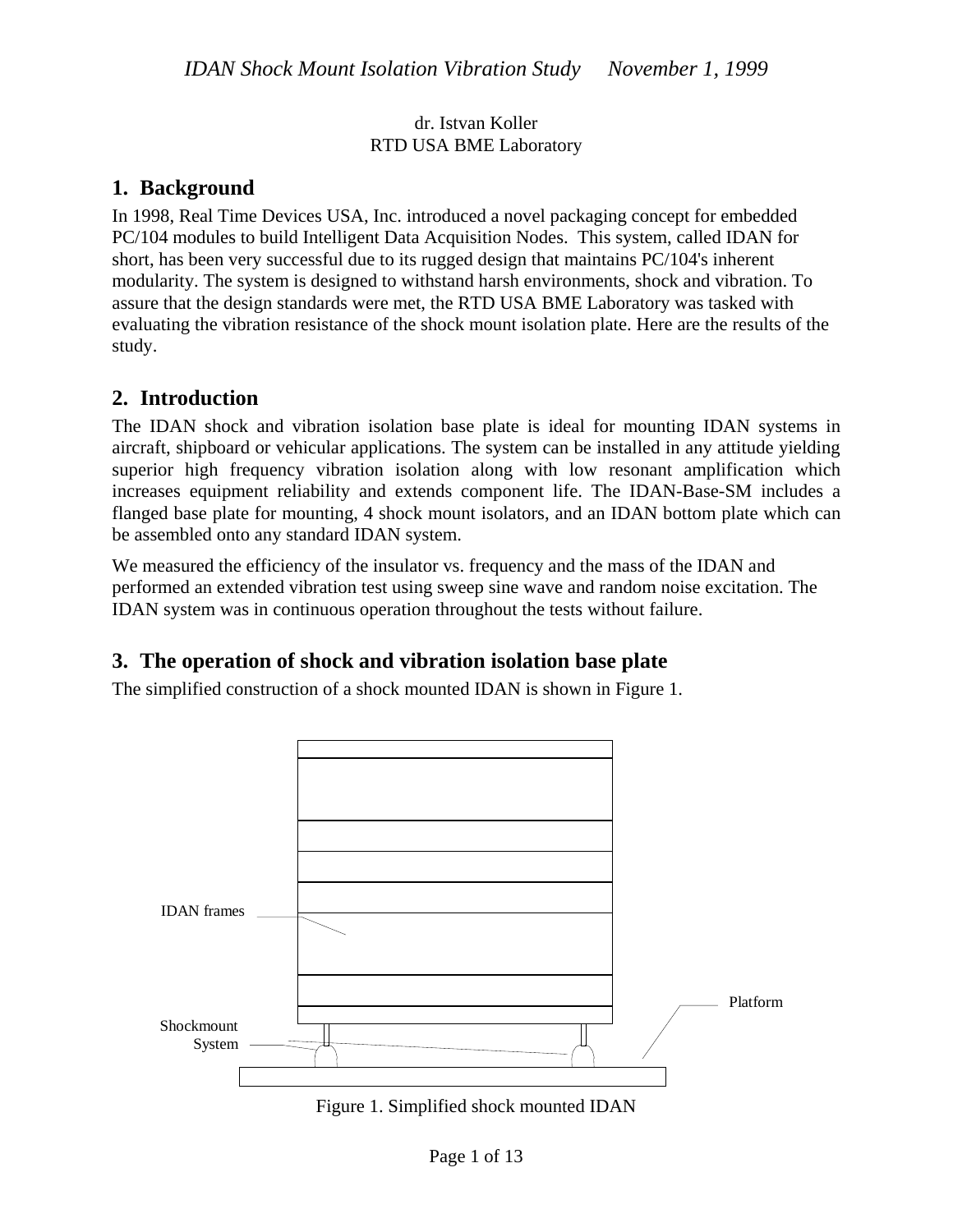The shockmount system is actually a spring with loss. Therefore, the concentrated parameter mechanical model of the system is according to Figure 2.



Figure 2. Concentrated parameter mechanical model of the system

The mechanical impedance is the force divided by velocity on a mechanical element. The following analogy between the mechanical and electronic systems can be used:

| Mechanical parameter [unit]  | <b>Electrical Parameter</b> |
|------------------------------|-----------------------------|
| Force [N]                    | Voltage                     |
| Velocity $[m/s]$             | Current                     |
| Mass [kg]                    | Inductance                  |
| Compliance $[m/N]$           | Capacitance                 |
| Mechanical Resistance [Ns/m] | Resistance                  |

Based on this, the electrical equivalent of the mechanical setup is: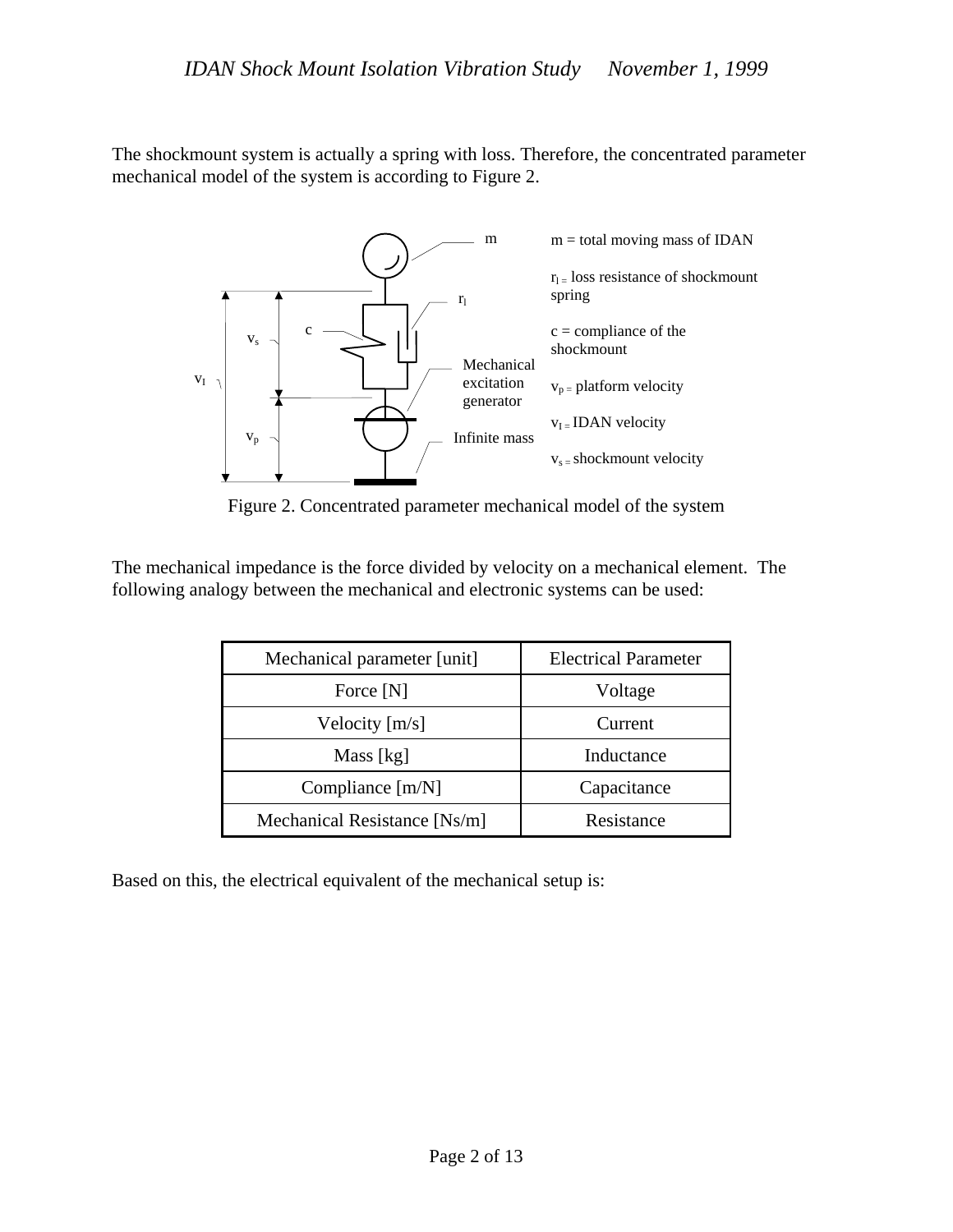

Figure 3. Electrical equivalent of the mechanical setup.

Therefore, we can write the velocity of the IDAN using the current dividing rule:

$$
v_{I} = v_{p} \frac{\frac{1}{sc} + r_{i}}{\frac{1}{sc} + r_{i} + sm}
$$

We can then define the transfer function between the IDAN velocity and the platform velocity:

$$
F(\omega) = \frac{v_1}{v_p} = \frac{1 + \frac{s}{\omega_1}}{1 + D \frac{s}{\omega_0} + \frac{s^2}{\omega_0^2}}
$$

where

$$
\omega_1 = \frac{1}{r_1 c}
$$
,  $\omega_0 = \frac{1}{\sqrt{mc}}$ ,  $D = r_1 \sqrt{\frac{c}{m}}$ 

The absolute value of  $F(\omega)$  can be seen in Figure 4.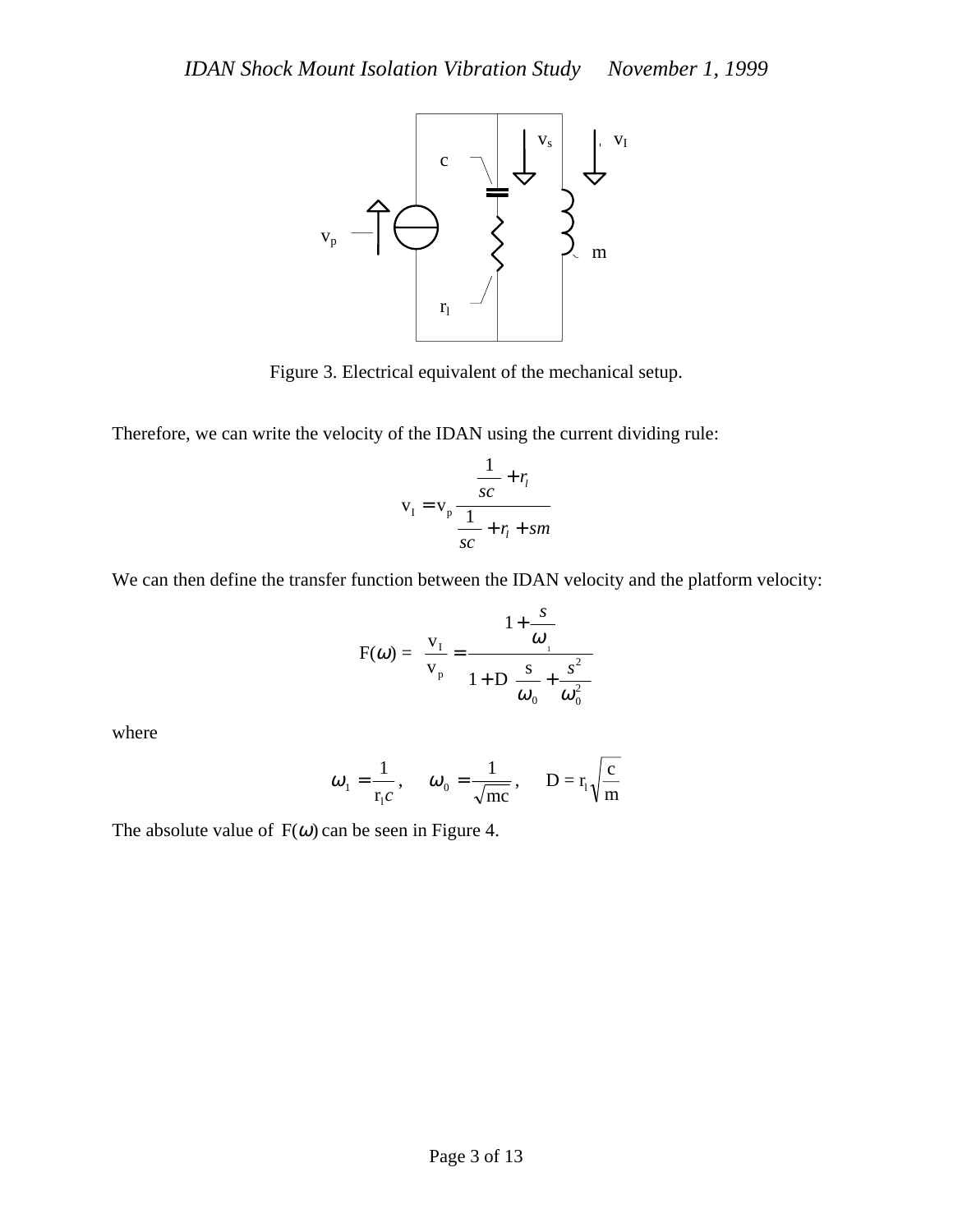

Figure 4. The absolute value of the transfer function  $F(\omega)$ .

The transfer function in Figure 4 corresponds to the measured transfer function.

### **4. Measuring the transfer function of the shock and vibration isolation base plate**

Figure 5 shows the measurement setup of the isolation base plate transfer function.



Figure 5. The measurement setup of the isolation base plate transfer function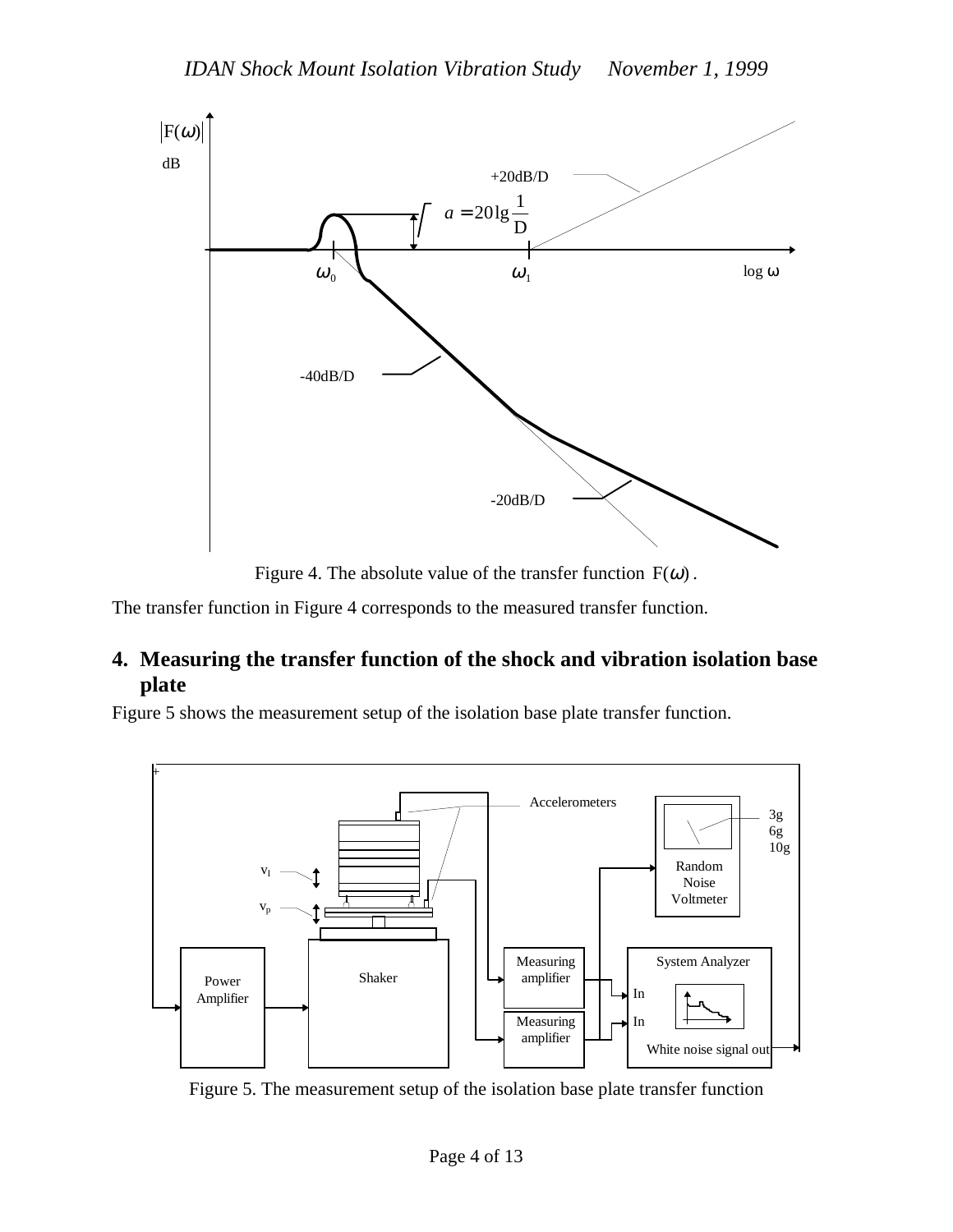We have measured the isolation transfer function in two IDANs. IDAN System 1 is a typical, relatively complex IDAN and IDAN System 2 is a minimum system.

| <b>IDAN</b> System 1                                           | <b>IDAN</b> System 2                  |
|----------------------------------------------------------------|---------------------------------------|
| $CMM686GX233$ cpuModule <sup>TM</sup>                          | $CMM686GX233$ cpuModule <sup>TM</sup> |
| CMT103 HDD utilityModule <sup>TM</sup><br>(with Sandisk drive) | EPWR104 Power Supply utilityModule™   |
| DM6420 Data Acquisition dataModule <sup>®</sup>                |                                       |
| ECAN527 CAN bus utilityModule™                                 |                                       |
| $CM202$ Ethernet utility Module <sup>TM</sup>                  |                                       |
| EPWR104 Power Supply utility Module <sup>TM</sup>              |                                       |

As discussed previously, the transfer function is:

$$
F(\omega) = \frac{v_1}{v_p}
$$

The transfer function expresses the ratio between IDAN and the platform velocity. We can measure the acceleration:

$$
F'(\omega) = \frac{a_1}{a_p}
$$

and since

$$
a(t) = \frac{dv(t)}{dt}
$$

and

$$
a(\omega) = v(\omega) * s
$$

where *s* is the complex frequency, so

$$
F(\omega) = \frac{v_1 * s}{v_p * s} = \frac{a_1}{a_p} = F(\omega)
$$

We used Maximum Length Sequences (MLS) sequences to excite the system. The MLS series are pseudo random periodic series with periodic dirac autocorrelation function. Because of this feature, MLS series generate uniform distribution random numbers approximating white noise. It can be shown that the impulse response of a system is the cross-correlation function of the system response and the excitation MLS sequence. We used this method to measure the transfer functions. The bandwidth of excitation was approximately 2 kHz. The excitation voltage of the shaker in this bandwidth was white. This means that the excitation was a constant voltage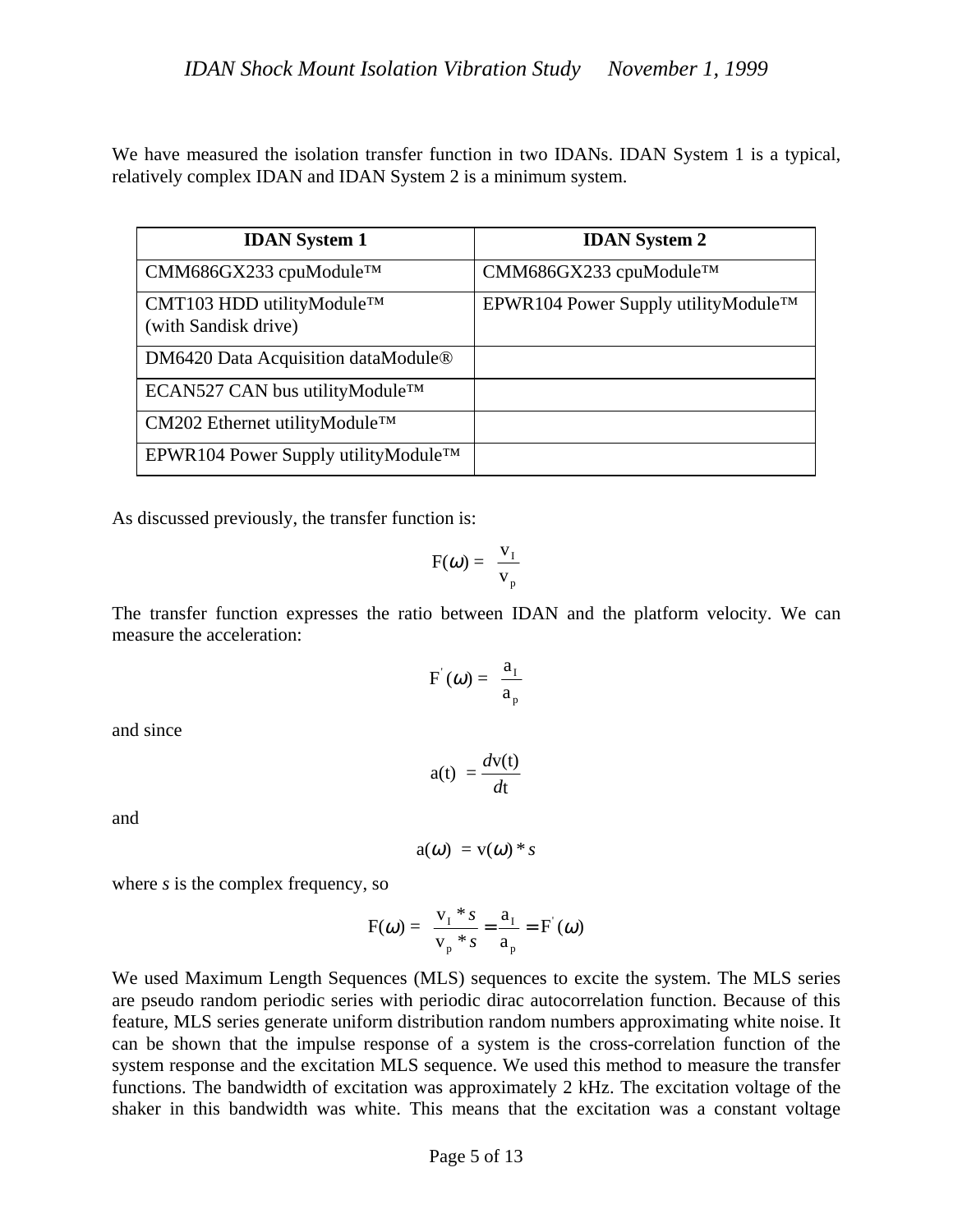excitation vs. frequency. The shaker excited the system in constant velocity mode, because of the constant voltage excitation, up to 50 Hz and in constant acceleration mode from 50 Hz up to 2 kHz (see Figure 9). We measured the transfer function at 3 g, 6 g, and 10 g platform RMS accelerations. There were no significant differences between the measured transfer functions at various excitation levels.

Figures 6 and 7 show the measured transfer function of the isolation base plate of IDAN System 1 and IDAN System 2 respectively.



Figure 6. Measured transfer function of the isolation base plate with IDAN System 1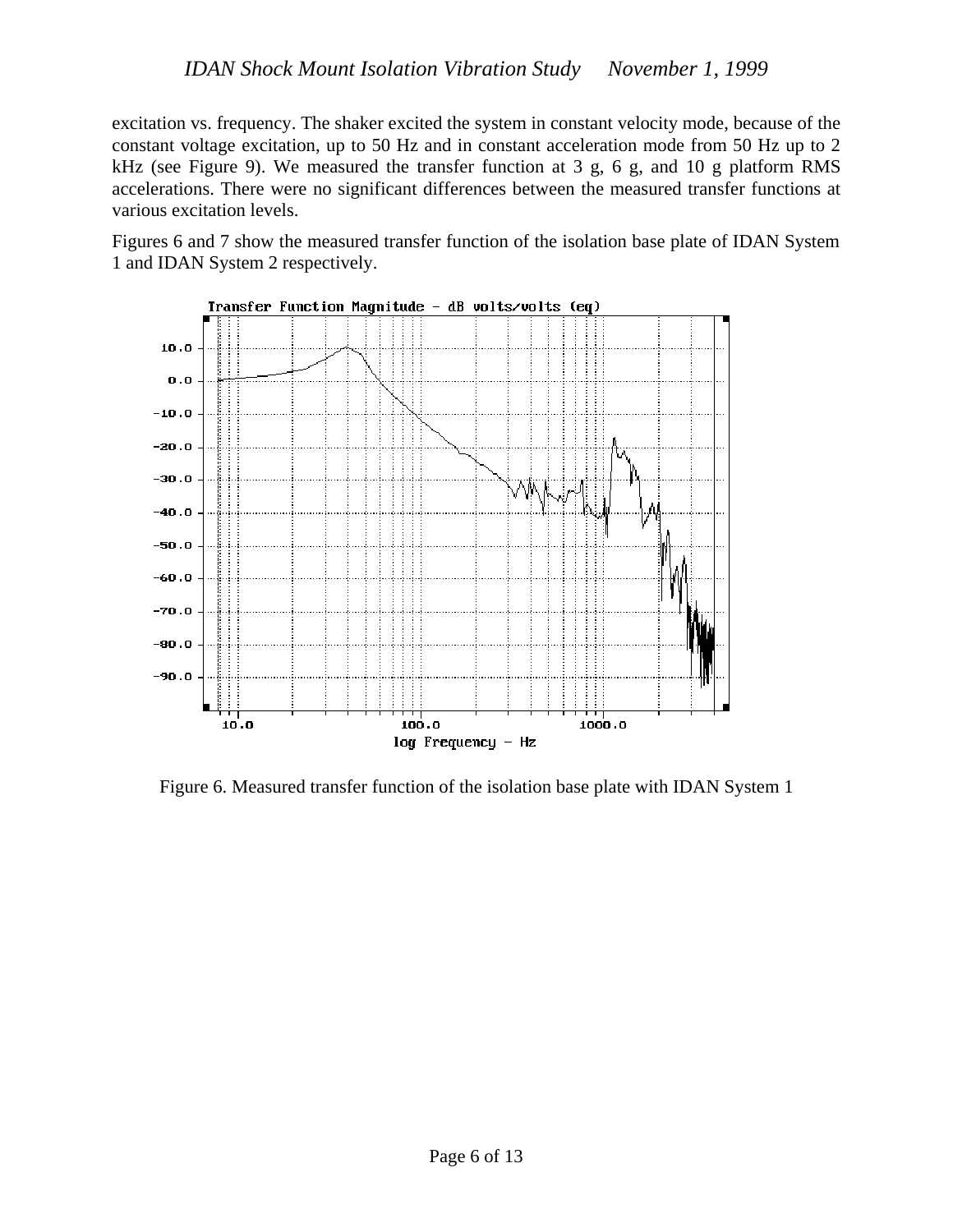

Figure 7. Measured transfer function of the isolation base plate with IDAN System 2

The figures show that above the resonance frequency the isolation suppresses vibration efficiently. The resonance frequency depends on the mass of IDAN, which can be seen comparing the higher mass IDAN in Figure 6 with the lower mass IDAN in Figure 7.

The transfer function was measured several times before and after the large amplitude, extended time vibration test. There were no significant changes in the transfer function.

Using these diagrams, we can calculate the parameters of the concentrated mechanical equivalent network of the isolation. First let's see consider IDAN System 1.

The mass of the moving part is:

$$
m = 2.66 \text{ kg}
$$

because

$$
\omega_{0} = \frac{1}{\sqrt{\text{mc}}}
$$

The resonant frequency from the transfer function is:

$$
\omega_{0}\approx 40 Hz
$$

Therefore, the compliance of the shock mount is: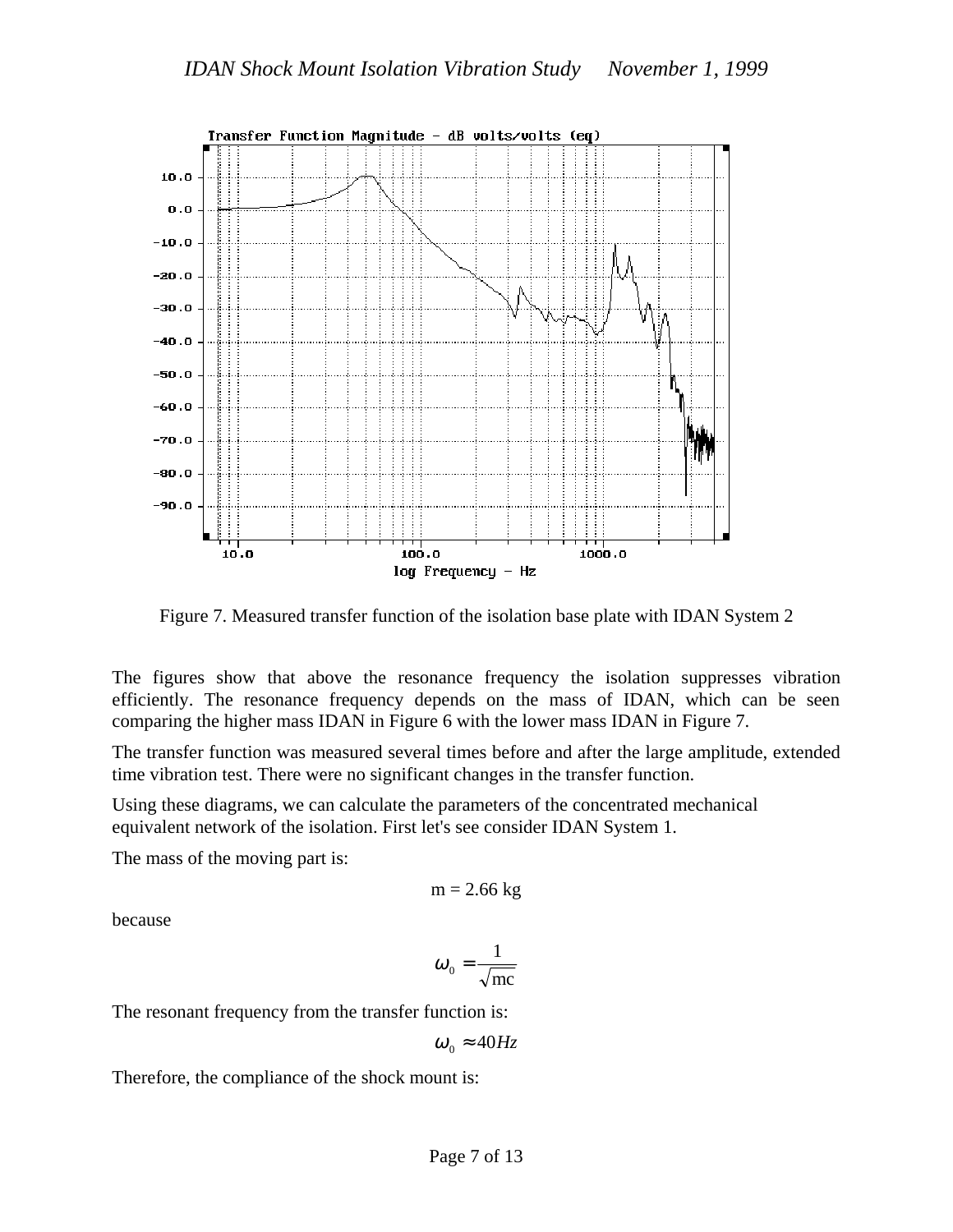$$
c = \frac{1}{m\omega_0^2} = \frac{1}{2.66 \text{kg} \left(40\frac{1}{s}2\pi\right)^2} = 5.96 * 10^{-6} \frac{s^2}{kg} = 5.9 \frac{\mu m}{N}
$$

Because the attenuation at the resonance frequency is:

$$
a=20lg\frac{1}{D}
$$

and from Figure 6:

 $a = 10dB$ 

The loss factor (D) can be derived from the attenuation at resonance frequency:

$$
D = 10^{-\frac{a}{20}} = 10^{-\frac{10}{20}} = 0.3
$$

Because the loss factor:

$$
\mathbf{D} = r_{\!\scriptscriptstyle 1} \sqrt{\frac{c}{m}}
$$

The mechanical resistance of the insulator:

$$
r_1 = D\sqrt{\frac{m}{c}} = 0.3\sqrt{\frac{2.66kg}{5.9 * 10^{-6} \frac{m}{N}}} = 201.4 \frac{Ns}{m}
$$

The second cutoff frequency:

$$
\omega_1 = \frac{1}{r_1 c} = \frac{1}{201.4 \frac{Ns}{m} 5.9 * 10^{-6} \frac{m}{N}} = 134 Hz
$$

This fits the transfer function in Figure 6.

In the same manner, we can calculate these equations in the case of minimal IDAN System 2. The mass of IDAN System 2 is:

$$
m = 1.65 \text{ kg}
$$

The resonant frequency from the transfer function is:

$$
\omega_{0} = 51 Hz
$$

Therefore, the compliance of the shock mount is:

$$
c = \frac{1}{m\omega_0^2} = \frac{1}{1.65 \text{kg} \left(51\frac{1}{s}2\pi\right)^2} = 5.9 * 10^{-6} \frac{s^2}{kg} = 5.9 \frac{\mu m}{N}
$$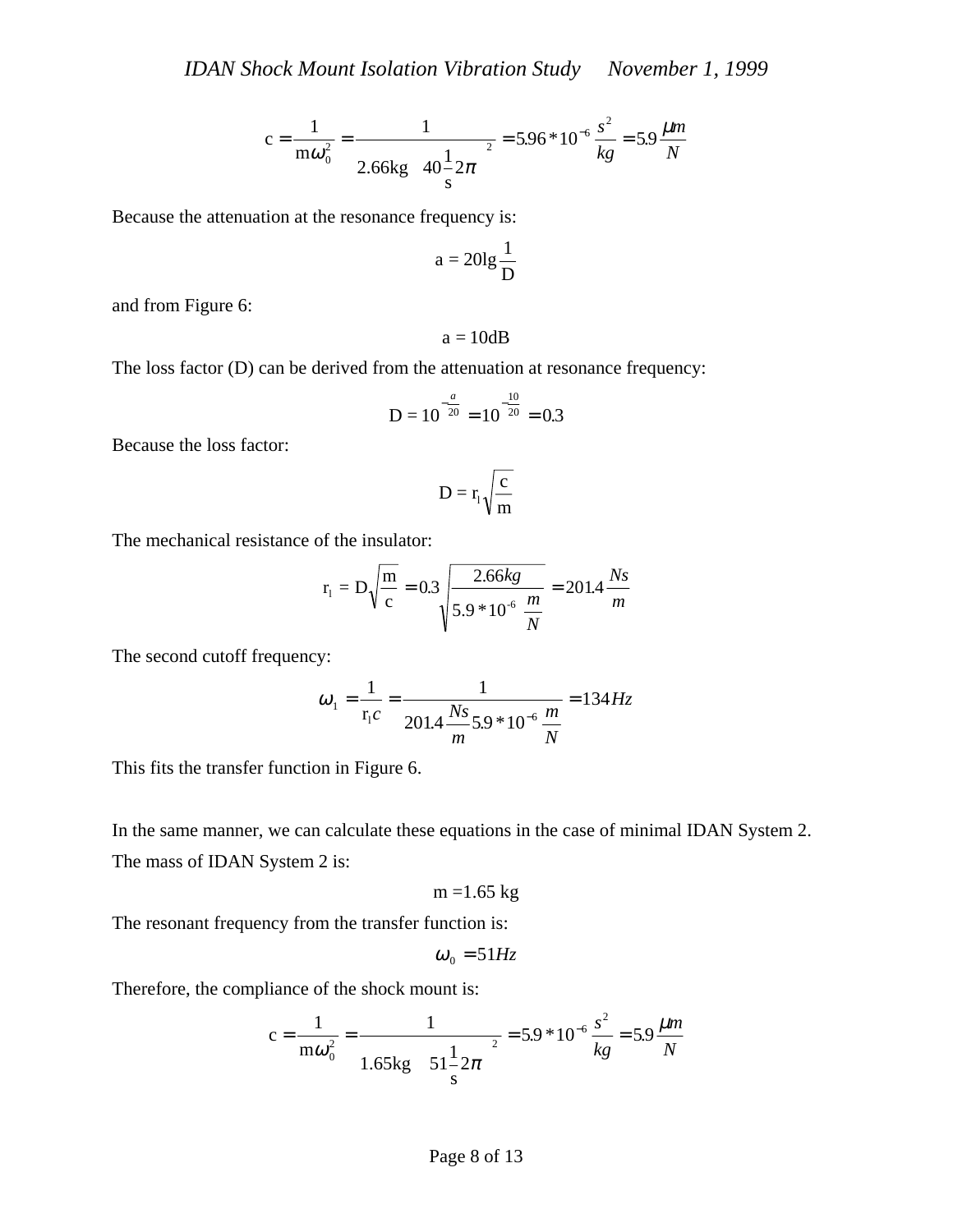Because the attenuation at the resonance frequency is:

$$
a=20lg\frac{1}{D}
$$

and from Figure 7:

$$
a=10dB
$$

The loss factor (D) can be derived from the attenuation at resonance frequency:

$$
D = 10^{-\frac{a}{20}} = 10^{-\frac{10}{20}} = 03
$$

Because the loss factor is:

$$
D=r_{\scriptscriptstyle l}\sqrt{\frac{c}{m}}
$$

The mechanical resistance of the insulator is:

$$
r_1 = D\sqrt{\frac{m}{c}} = 0.3 \sqrt{\frac{1.65kg}{5.9 * 10^{-6} \frac{m}{N}}} = 132.2 \frac{Ns}{m}
$$

The second cutoff frequency is:

$$
\omega_1 = \frac{1}{r_1 c} = \frac{1}{132.2 \frac{Ns}{m} 5.9 * 10^{-6} \frac{m}{N}} = 204 Hz
$$

This fits the transfer function in Figure 7.

Based on the simple model in Figure 2 we were able to explain the measured transfer function.

## **5. The vibration test of IDAN with shock and vibration isolation base plate** The measurement setup can be seen in Figure 8.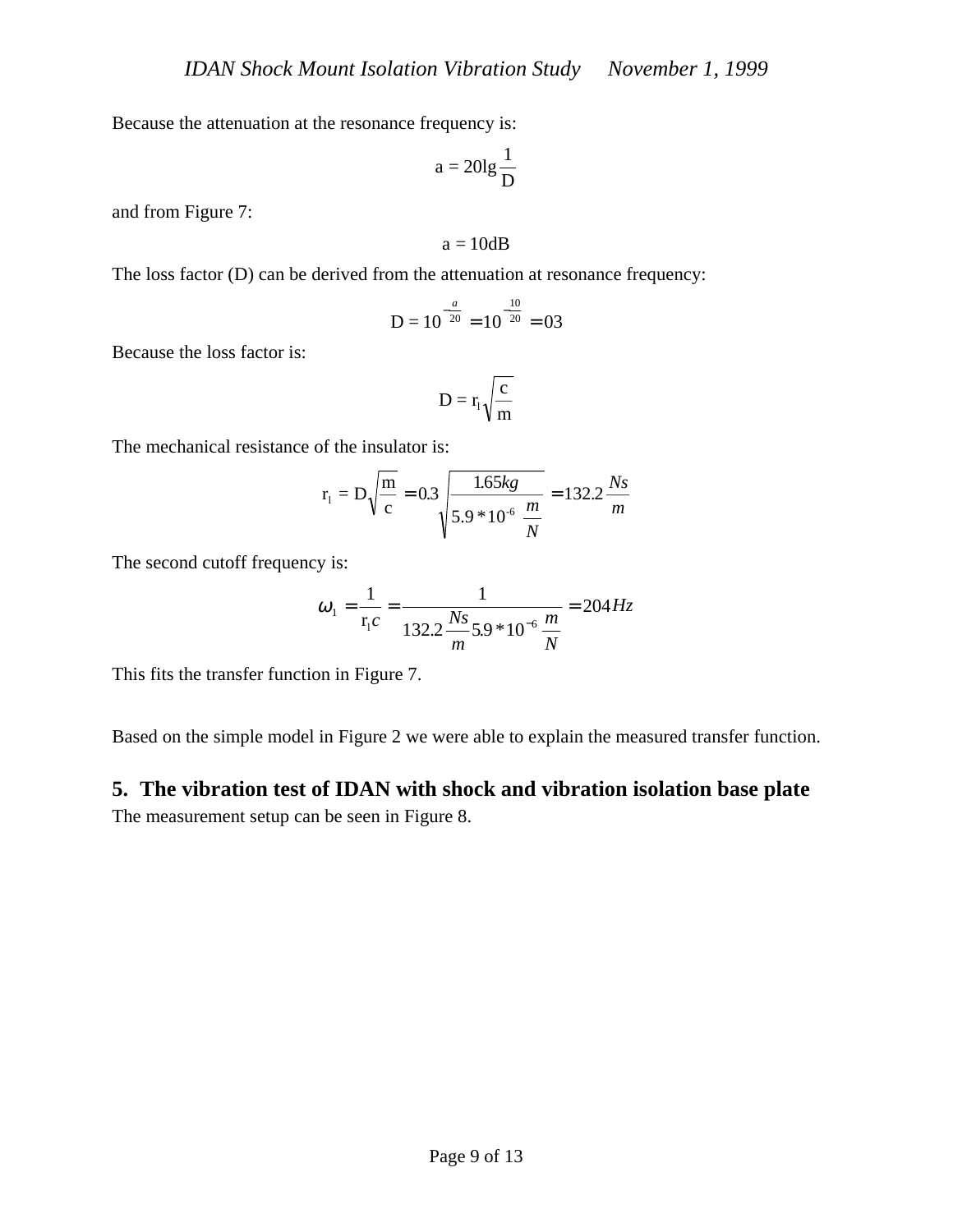

Figure 8. IDAN vibration test setup

The acceleration of the IDAN platform in the case of constant voltage excitation vs. frequency can be seen in Figure 9. We can divide the function into two parts. One part is the constant velocity and the second one is the constant acceleration.

The constant velocity part can be characterized by  $a + 20$  dB/D line because:

 $a(\omega) = v(\omega)^* s$ 

The constant acceleration part ends at 2kHz, which was assured by a low-pass filter in series with the random noise generator.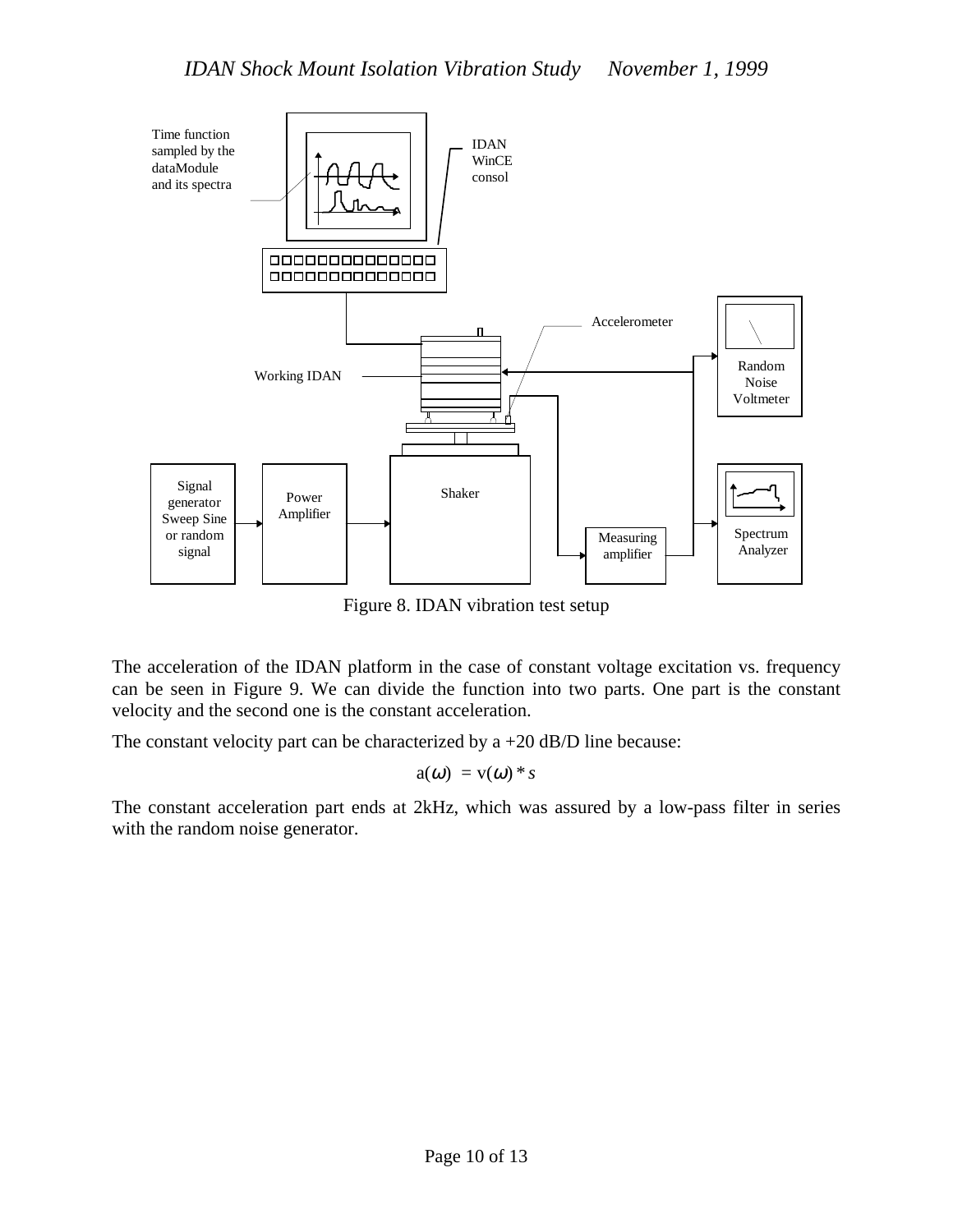

Relative Acceleration in dB

Figure 9. The IDAN platform acceleration with constant voltage excitation vs. frequency

#### **5.1.The vibration test of IDAN with random noise**

We used MLS sequences to excite the system which means, that the platform acceleration spectra is according to Figure 9 because the MLS voltage spectra is constant vs. frequency. The RMS value of the platform acceleration was increased in three test cycles from 3 g to 6 g and finally to 10 g. All tests lasted one half an hour. During random excitation, the IDAN systems were continuously operating without failure.

### **5.2.The vibration test of IDAN with sweep sine**

This test cycle used a constant amplitude sweep sine wave to excite the system which means, that the platform acceleration amplitude was according to Figure 9. The constant amplitude acceleration part was 6 g. The constant velocity part was 0.2 m/s. Figure 10 shows the acceleration, velocity and amplitude of the IDAN platform. The sweep start frequency was 5 Hz and the stop frequencies were 200 Hz and 2 kHz in two test cycles. The sweep speed was 30 seconds in both cases. After a sweep cycle, the next cycle started automatically. The total test time was 30 minutes. During the test, the IDAN systems were continuously operating without failure.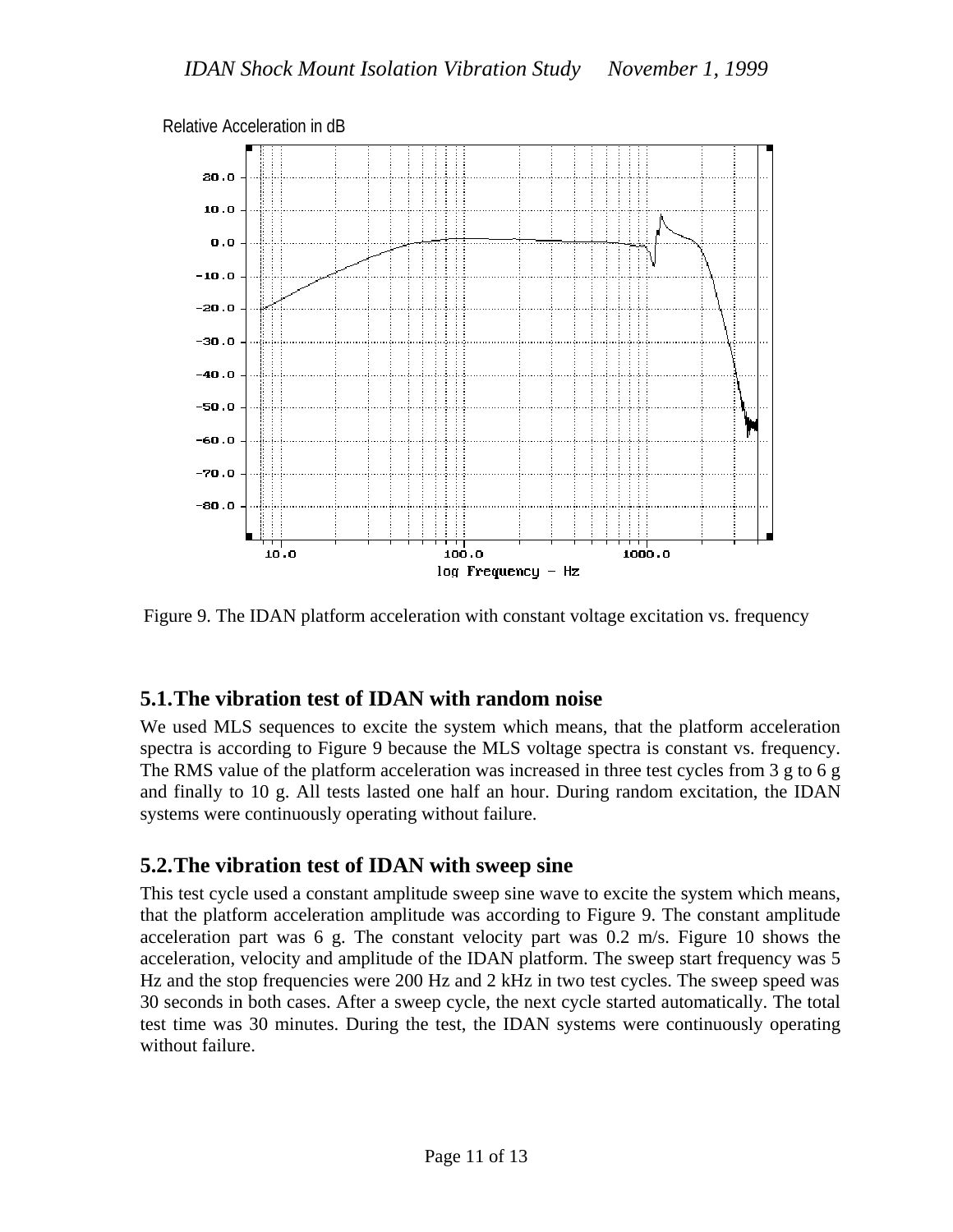

Figure 10. Acceleration, velocity and amplitude of the IDAN platform under test.

## **6. Summarization of the IDAN vibration test results**